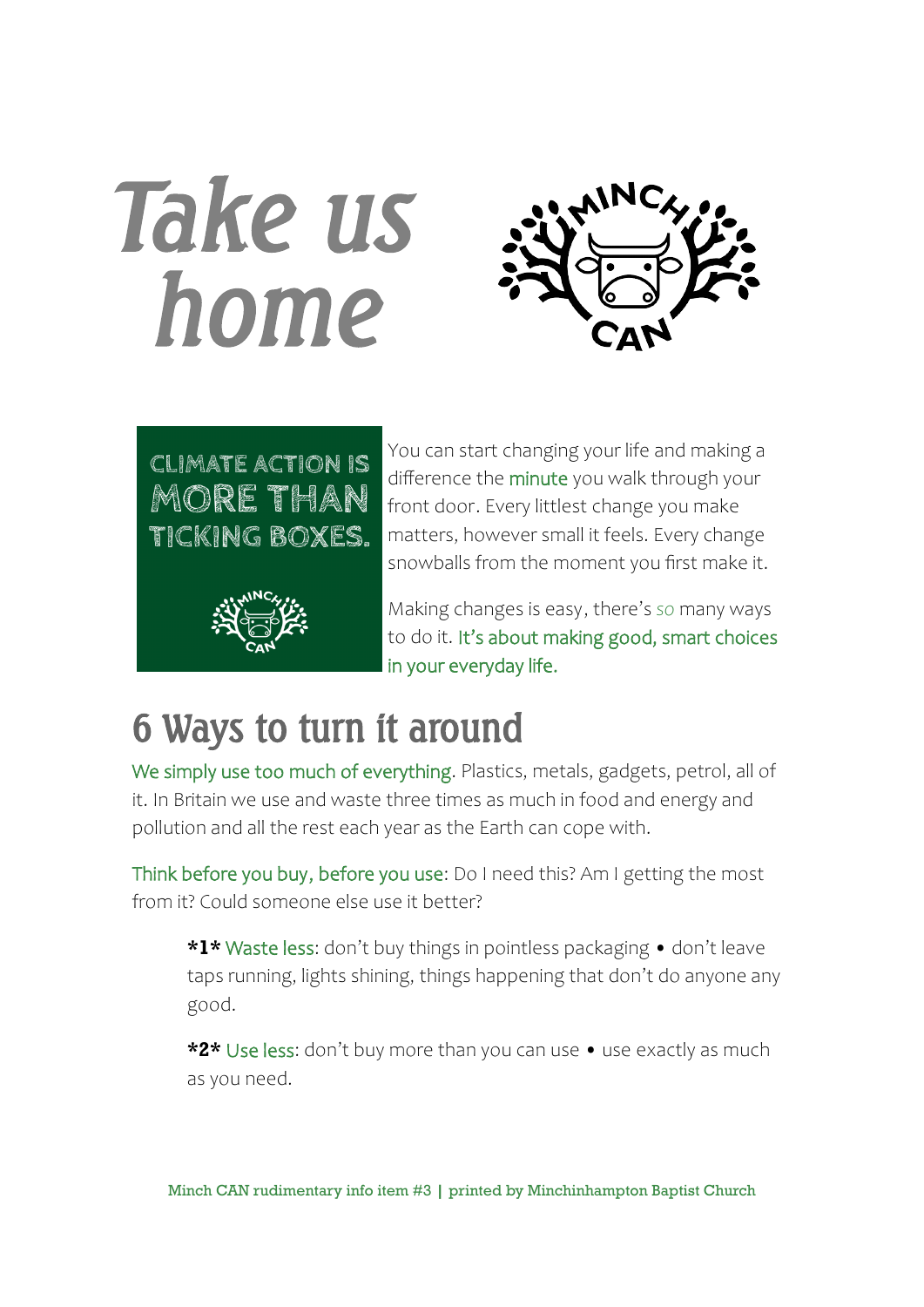**\*3\*** Get more from what you use: fix what's worn out or broken • give what you don't want to someone who needs it • sell, swap, share or donate the things you're not using • remember what you want is not the same as what you need.

**\*4\*** Switch: fashion to vintage • all-year-round to seasonal • new to second-hand • owning to borrowing • far-away to local • to energy companies, banks, shops and suppliers doing the right thing.

**\*5\*** Be realistic and stop: flying and driving just for fun • eating so much meat

• voting for politicians who don't value our planet.

**\*6\*** Take responsibility and start: making more yourself of what you need • helping nature recover.



Whenever you buy something, think about

*where* it came from, what *impact* it'll have while it's in your possession, and what you'll do with it *after* you're done.

# Feel inspired? Be inspiring!

Get other people to think about what they're doing – your small changes can make a huge difference if enough people take them up, so make yours and inspire others to do the same.



#### *Around your neighbourhood*

Get to know your neighbourhood, nobody can know it as well as someone who lives there. Find out who's got what problems, what worries. *Talk* about what you're doing about climate and nature and why every chance that you get. Show others how it's done. Get things going where you live.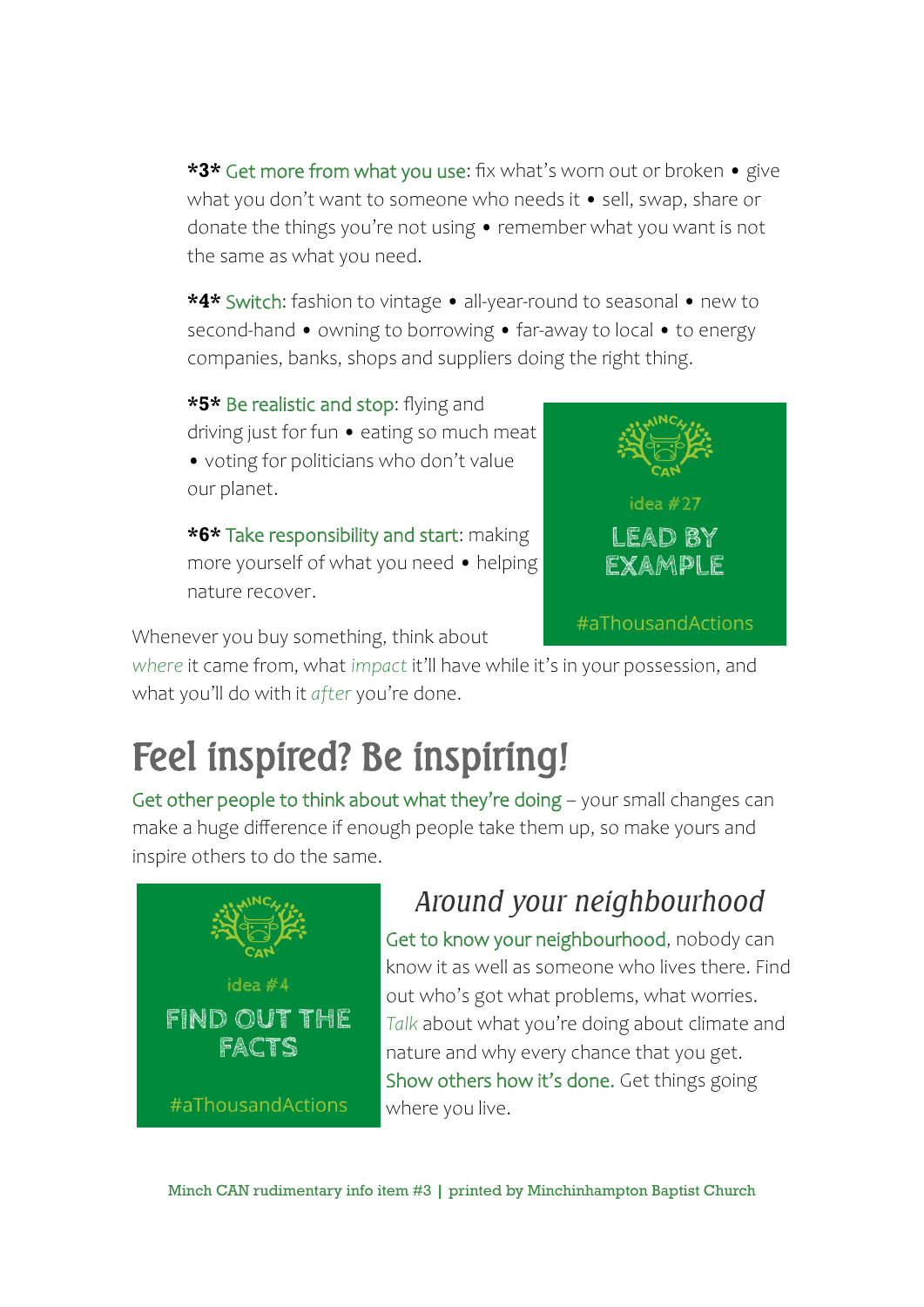#### *At work*

No matter where you work, you work *with* people, *for* people, linking up with *other* people – suppliers, customers, investors, inspectors… All work includes people you can talk to, people you can choose to work with – or not.

#### *In the world*

What you do matters, and the more people you get on your side, the more effect you're having:

- Get your money talking make organisations earn your cash.
- $\bullet$  Start petitions so when you say something to someone they know it's not just you.
- Start community groups we'll help.
- Stand for things a governor, a trustee *get elected*.





## Join our #1000

We're asking *you*, we're asking *everyone*, to start by doing just one thing each to make our communities more sustainable. We're calling this #aThousandActions, and if everyone living or working around here does that one thing, then between us we'll have done *over five thousand*, and that'll make for an amazing start to the job ahead.

Tell us what you're doing on social media. Do the things that are easiest for you to do. Don't think you have to make the same changes everyone else is making – *everyone's life is different*. Do the things that make *your* personal biggest impact. And to do that, you need to know your own carbon footprint.